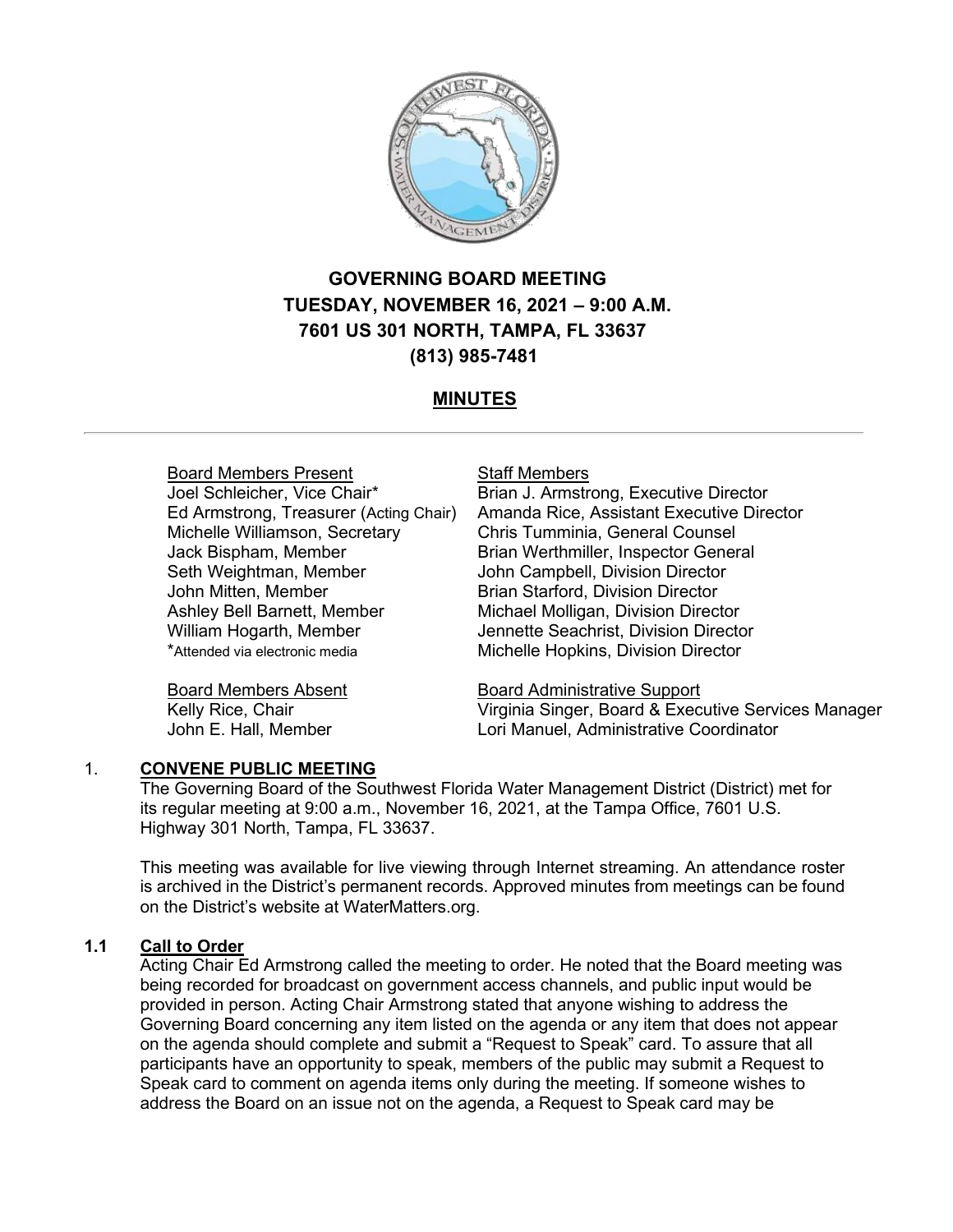submitted for comment during "Public Input." Acting Chair Armstrong stated that comments would be limited to three minutes per speaker, and, when appropriate, exceptions to the three-minute limit may be granted by the Chair. He also requested that several individuals wishing to speak on the same topic designate a spokesperson.

Acting Chair Armstrong introduced each member of the Governing Board and staff present at the dais (this served as roll call). A quorum was confirmed.

### **1.2 Invocation and Pledge of Allegiance**

Secretary Michelle Williamson offered the invocation and led the Pledge of Allegiance.

### **1.3 Employee Recognition**

Acting Chair Armstrong recognized staff member Darrin Herbst for 20 years of service.

### **1.4 Additions/Deletions to Agenda**

Mr. Brian Armstrong, Executive Director, stated there were no additions or deletions to the agenda.

Acting Chair Armstrong stated a Request to Speak Card was received for the following agenda item:

#### **2.9 Authorization to Issue Administrative Complaint and Order - Unauthorized Activities - Lincolnshire Maximo, LLC - CT No. 412806 - Pinellas County**

### **1.5 Public Input for Issues Not Listed on the Published Agenda**

Mr. David Ballard Geddes spoke against the use of reclaimed water.

# **CONSENT AGENDA**

### **Finance Committee**

### **2.1 Approval of the District's Investment Policy**

Staff recommended the Board Approve and accept the recommended updates to the District's Policy.

### **Resource Management Committee**

### **2.2 Approve Use of the Pearce Drain/Gap Creek Watershed Management Plan Floodplain Information to Update Flood Insurance Rate Maps in Manatee County (N759)**

Staff recommended the Board approve use of the Pearce Drain/Gap Creek Watershed Management Plan floodplain information to update Flood Insurance Rate Maps in Manatee County.

### **2.3 Seminole Stormwater Master Plan Update and Infrastructure Assessment Project – Cooperator Lead Change**

Staff recommended the approval of the City taking the lead on this project which will change the risk level from a Type 4 to a Type 3 contract.

**2.4 Approve Use of the Bowlees Creek Watershed Management Plan Floodplain Information to Update Flood Insurance Rate Maps in Manatee County (N809)**

Staff recommended the Board approve use of the Bowlees Creek Watershed Management Plan floodplain information to update Flood Insurance Rate Maps in Manatee County.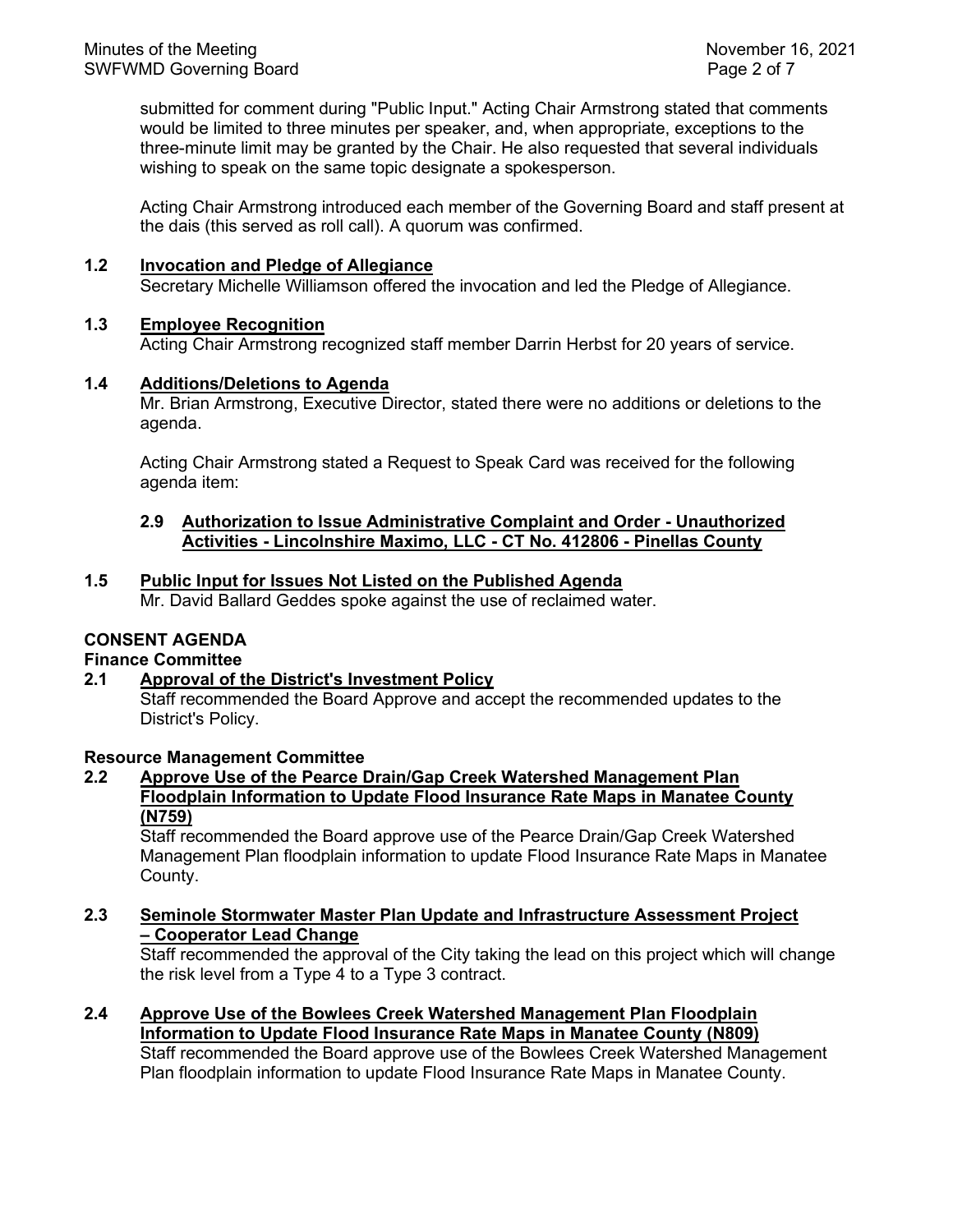### **Operations, Land and Resource Monitoring Committee**

- **2.5 Sale of Easement to Duke Energy, Lake Tarpon Outfall Canal, SWF Parcel 16-001-157X** Staff recommended the Board:
	- Accept the offer of \$510.00; and
	- Approve the Purchase/Sale Agreement and authorize the Executive Director to execute on behalf of the District; and
	- Approve the Non-Exclusive Perpetual Easement and authorize the Chair and Secretary to Execute on behalf of the District; and
	- Authorize staff to execute any other documents necessary to complete the transaction in accordance with the approved terms.
- **2.6 Offer for Surplus Lands – Annutteliga Hammock (AH-4), SWF Parcel No. 15-228-2068S** Staff recommended the Board:
	- Accept the offer and authorize the Executive Director to sign the Contract for Sale and Purchase; and
	- Authorize the Chairman and Secretary of the Governing Board to execute the Quit Claim Deed; and
	- Authorize the conveyance of the District's interest in all phosphate, minerals, metals, and petroleum in or on or under the land upon request of the buyer; and
	- Authorize staff to execute any other documents necessary to complete the transaction in accordance with the approved terms.

### **2.7 Green Swamp West Resident Security Lease, SWF Parcel No. 19-706-116X**

Staff recommended the Board approve, accept, and authorize the Governing Board Chair to sign the Lease Agreement for Green Swamp – West Tract - SWF Parcel No. 19-706- 116X on behalf of the District.

**2.8 Easement for Lake Wales Ridge Monitoring Sites – SWF Parcel No. 20-020-101** Staff recommended the Board approve the Easement Agreement and authorize the Executive Director to sign on behalf of the District.

#### **General Counsel's Report**

#### **2.9 Authorization to Issue Administrative Complaint and Order - Unauthorized Activities - Lincolnshire Maximo, LLC - CT No. 412806 - Pinellas County** Staff recommended the Board:

- Authorize District staff to issue an Administrative Complaint and Order to Lincolnshire Maximo, LLC, to obtain compliance with District rules.
- Authorize District staff to initiate an action in Circuit Court against Lincolnshire Maximo, LLC, and any other necessary party, to recover a civil penalty or administrative fine, enforcement costs, litigation costs, and attorneys' fees, if appropriate.
- Authorize District staff to initiate an action in Circuit Court to enforce the terms of the Administrative Complaint and Order, if necessary.

# **2.10 Approval of Consent Order between SWFWMD and Adamo-Orient Properties, LLC - Permit Condition Violations - Environmental Resource Permit No. 43007457.003 - CT No. 392513 - Hillsborough County**

Staff recommended the Board:

- Approve the Consent Order.
- Authorize District staff to pursue additional enforcement measures to obtain compliance with the terms and conditions of the Consent Order, including filing any appropriate actions in circuit court, if necessary.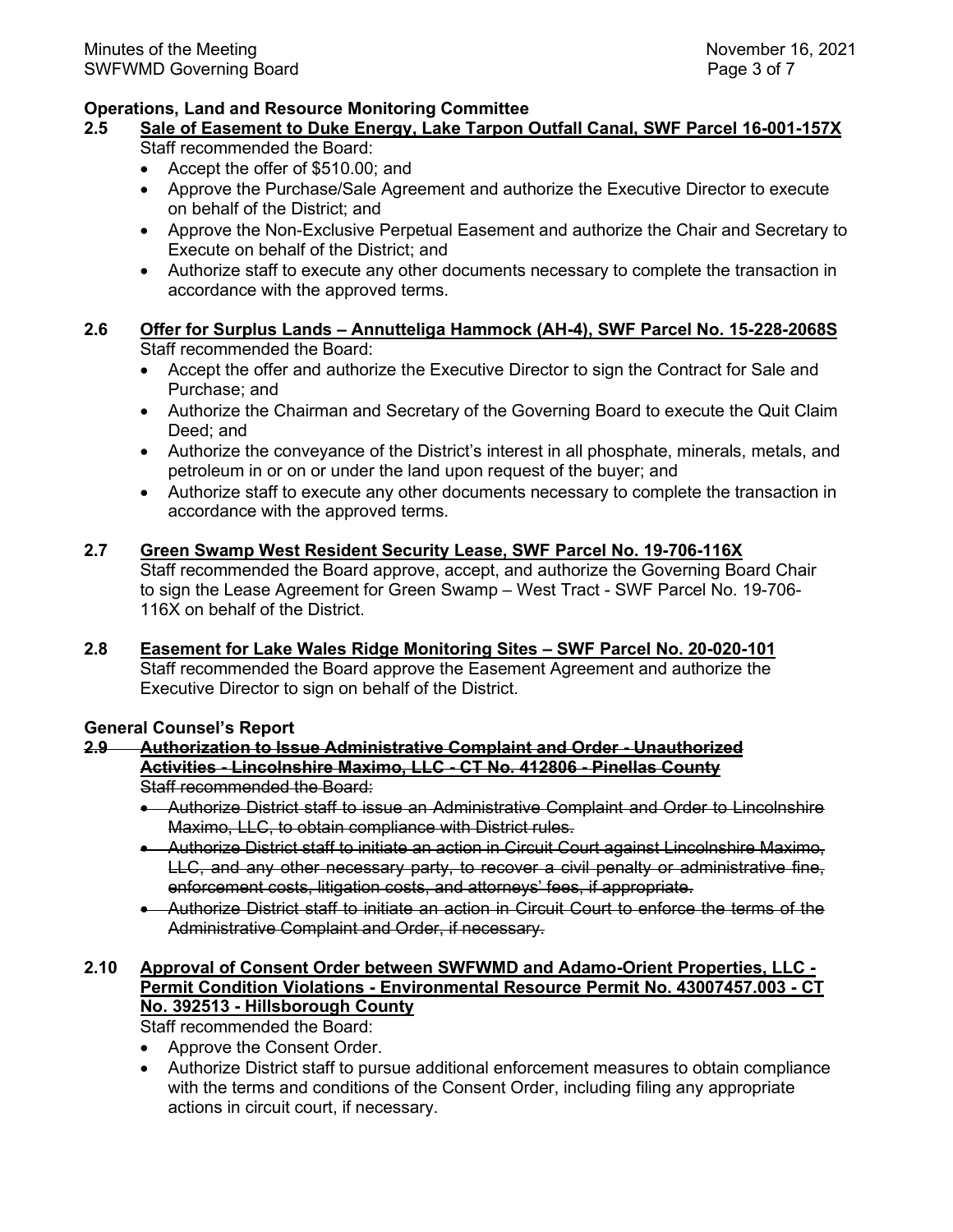### **2.11 Approval of Consent Order between SWFWMD and Waterside Recycling, LLC – Permit Condition Violations – Water Use Permit No. 20020900.000 – CT No. 414677 & 16200 – Charlotte County**

Staff recommended the Board:

- Approve the Consent Order.
- Authorize District staff to pursue additional enforcement measures to obtain compliance with the terms and conditions of the Consent Order, including filing any appropriate actions in circuit court, if necessary.

## **Executive Director's Report**

#### **2.12 Approve Governing Board Minutes - October 19, 2021** Staff recommended the Board approve the minutes as presented.

**A motion was made and seconded to approve the Consent Agenda. The motion passed unanimously.** (Audio - 00:11:12)

### **Recognition of Former Governing Board Member**

**3.1 Recognition of Former Governing Board Member Jeffery M. Adams** Former Board Member Jeffrey M. Adams was recognized for his service on the Governing Board.

### **Finance/Outreach and Planning Committee**

Acting Chair/Treasurer Ed Armstrong called the Committee meeting to order. (Audio - 00:14:56)

**4.1 Consent Item(s) Moved to Discussion** - None

### **4.2 Budget Transfer Report**

This item was for information only. No action was required.

### **Resource Management Committee**

Board Member Seth Weightman called the Committee meeting to order. (Audio - 00:15:21)

### **5.1 Consent Item(s) Moved to Discussion** - None

### **5.2 Citrus County Cambridge Green Septic to Sewer – Third Party Review (W432)**

Mr. Jay Hoecker, Water Supply Manager, presented information that included the project location, description, benefits, and costs. He provided an overview of the conclusions from the third-party review. Mr. Hoecker outlined the proposed project changes and additional costs. He explained the current cost estimates and a breakdown of the cost-share funding.

Board Member Jack Bispham asked if the District anticipates receiving future requests for additional project modifications with cost increases. Ms. Jennette Seachrist, Division Director, responded both the District and the Cooperator are aware of increasing construction costs. She stated this will be a topic for discussion at the January Board Workshop. Ms. Seachrist stated that there are approximately 30 ongoing third-party review projects, but some may not be considered feasible. She stated the cooperative funding agreement does state the cooperator is responsible for any additional non-budgeted costs associated with the project. Secretary Williamson asked for clarification of the third-party review timeline. Ms. Seachrist explained the process and cost increase guidelines.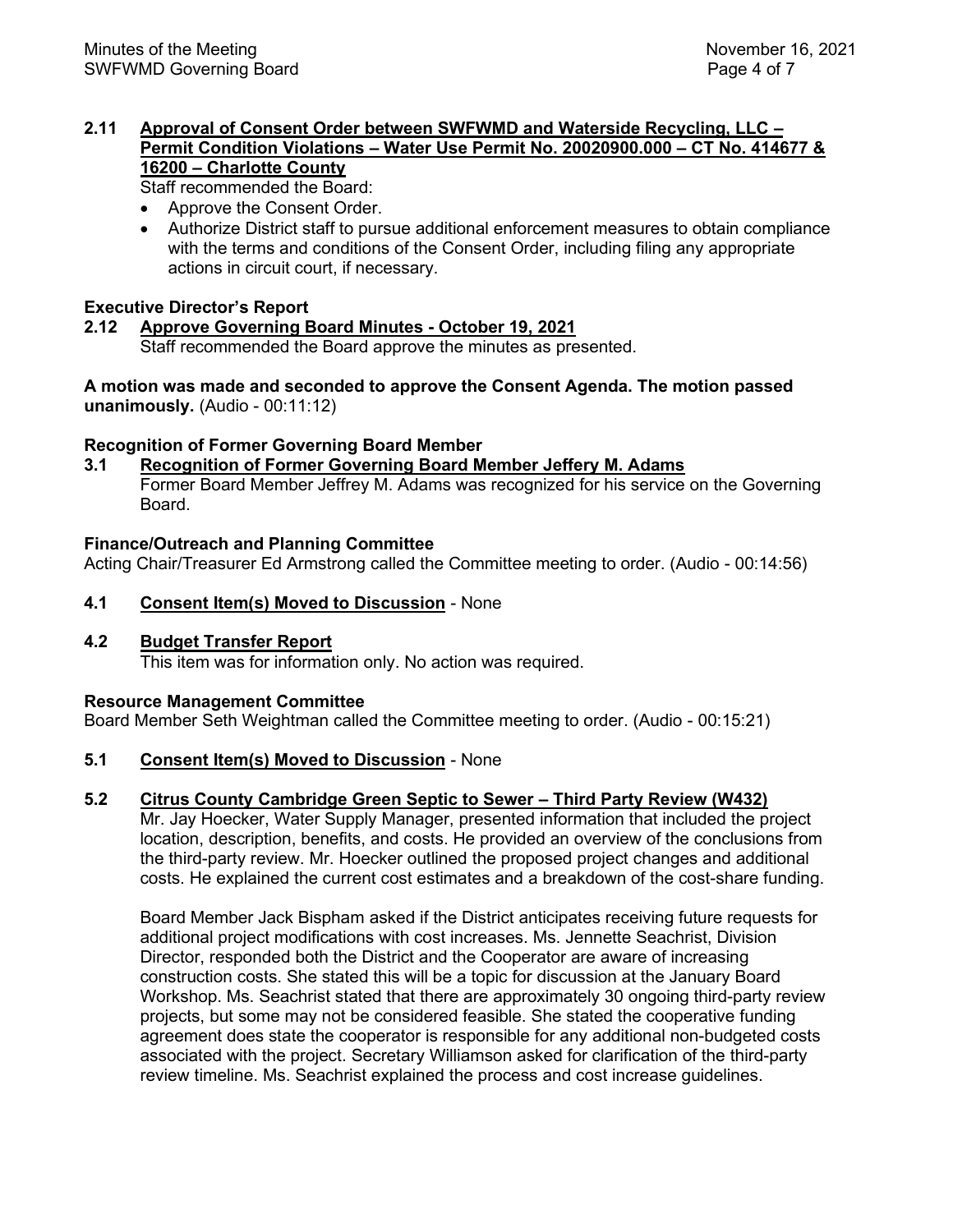Staff recommended the Board authorize continuation of the project and approve modification of the Cooperative Funding Agreement for the Citrus County Cambridge Greens Septic to Sewer Project (W432) to include:

- Increase of the Measurable Benefit from 240 septic tanks to 312 septic tanks.
- Increase of the Project Benefit from 2,370 lbs/yr TN removed to 3,211 lbs/yr TN removed.
- Increase in the total project cost from \$6,500,000 to \$10,243,000, with the District's share to remain \$1,450,500.

**A motion was made and seconded to approve staff's recommendation. The motion passed unanimously.** (Audio - 00:29:50)

**5.3 Pasco County Hidden Lake/Yellow Lake Flood Protection Project (N967) – Approve Reducing the Project Scope and Budget to Eliminate the Third-Party Review** Ms. Terese Power, Engineering and Watershed Management Manager, provided information which included background, project description, and preliminary design information. She provided a current status of the project and an explanation of increased costs and reduced project benefits.

Staff recommended the Board authorize staff to amend the project cooperative funding agreement to eliminate the third-party review and additional design tasks and reduce the total project budget to \$300,000 (District Share of \$150,000).

**A motion was made and seconded to approve staff's recommendation. The motion passed unanimously.** (Audio - 00:34:49)

### **5.4 Tsala Apopka Golf Course Water Control Structure Modification Project - Funding Request for Construction Cost Increase**

Dr. Mark Fulkerson, Chief Professional Engineer, provided historical background that included information regarding the Withlacoochee River Watershed Initiative. He provided an overview of the Tsala Apopka Chain of Lakes and how the Withlacoochee River interacts with it. Dr. Fulkerson explained the operation of structures for the Chain of Lakes, focusing on the golf course structure, which is the main structure that controls flow between the chain of lakes. He explained the construction bid history and cost increase information.

Board Member Weightman asked how many other structures will be requiring repairs. Mr. Brian Starford, Division Director, responded that a capital improvement plan is being developed and will be discussed at the Board Workshop in January.

Staff recommended the Board approve the transfer of \$115,858 from the revised Indian Waters Septic to Sewer Phase 2 Project with the City of Crystal River (W430) to the Tsala Apopka Golf Course Water Control Structure Modification Project (C680).

**A motion was made and seconded to approve staff's recommendation. The motion passed unanimously.** (Audio - 00:47:53)

### **Operations, Lands and Resource Monitoring Committee**

Board Member Jack Bispham called the Committee meeting to order. (Audio – 00:53:36)

### **6.1 Consent Item(s) Moved to Discussion** – None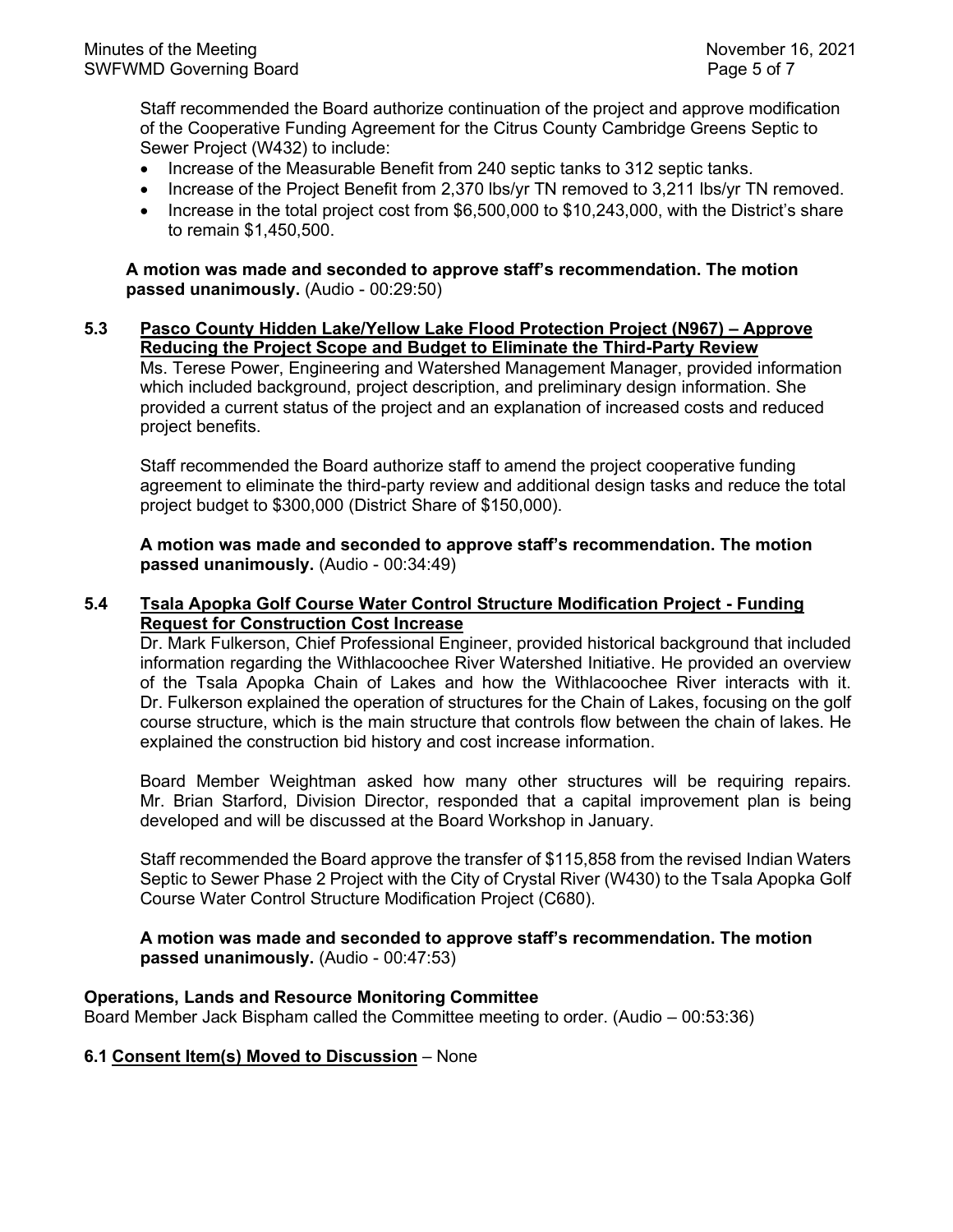### **Regulation Committee**

Acting Chair Armstrong called the Committee meeting to order. (Audio – 00:53:52)

#### **7.1 Consent Item(s) Moved to Discussion** - None

**7.2.1 Denials Referred to the Governing Board** No denials were presented.

#### **General Counsel's Report**

#### **8.1 Consent Item(s) Moved to Discussion**

#### **2.9 Authorization to Issue Administrative Complaint and Order - Unauthorized Activities - Lincolnshire Maximo, LLC - CT No. 412806 - Pinellas County**

Ms. Allison Dhand, Staff Attorney, provided a timeline and background regarding an Administrative Complaint concerning flooding associated with the capping of an underground reinforced concrete pipe. She explained that in 2017, Lincolnshire Maximo (Maximo) conducted renovations to the marina and an existing seawall. During the renovations, Maximo located the pipe which ran from the upstream adjacent property owner, Marina Walk LLC., to the Maximo marina basin.

Mr. Larry Curtin, Holland & Knight, stated he is representing Lincolnshire Maximo, LLC., provided information and communications with the District. He disputed the notice of violation.

Mr. Chris Tumminia advised the Board that Maximo and Marina Walk are currently in litigation.

Board Member Weightman requested the Board be updated prior to initiation of any proposed litigation by the District. Mr. Tumminia responded in the affirmative.

Staff recommended the Board:

- Authorize District staff to issue an Administrative Complaint and Order to Lincolnshire Maximo, LLC, to obtain compliance with District rules.
- Authorize District staff to initiate an action in Circuit Court against Lincolnshire Maximo, LLC, and any other necessary party, to recover a civil penalty or administrative fine, enforcement costs, litigation costs, and attorneys' fees, if appropriate.
- Authorize District staff to initiate an action in Circuit Court to enforce the terms of the Administrative Complaint and Order, if necessary.

### **A motion was made and seconded to approve staff's recommendation. The motion passed unanimously.** (Audio - 01:02:43)

### **8.2 2021 Sunshine Law Presentation**

Ms. Rachel Peterkin, Senior Attorney, provided background concerning the creation of the Sunshine Law. She defined the law and provided an overview of requirements that must be observed. Ms. Peterkin stated that Board members are subject to this law and outlined the requirements that Board members must adhere to in order to maintain compliance. She stated that meetings must be open to the public and reasonably noticed. She provided examples of the types of communications that are considered meetings. Ms. Peterkin outlined what may be considered violations, penalties, and provided hypothetical examples. She explained the process of curing violations. She addressed violations of the law as related to social media and provided hypothetical examples.